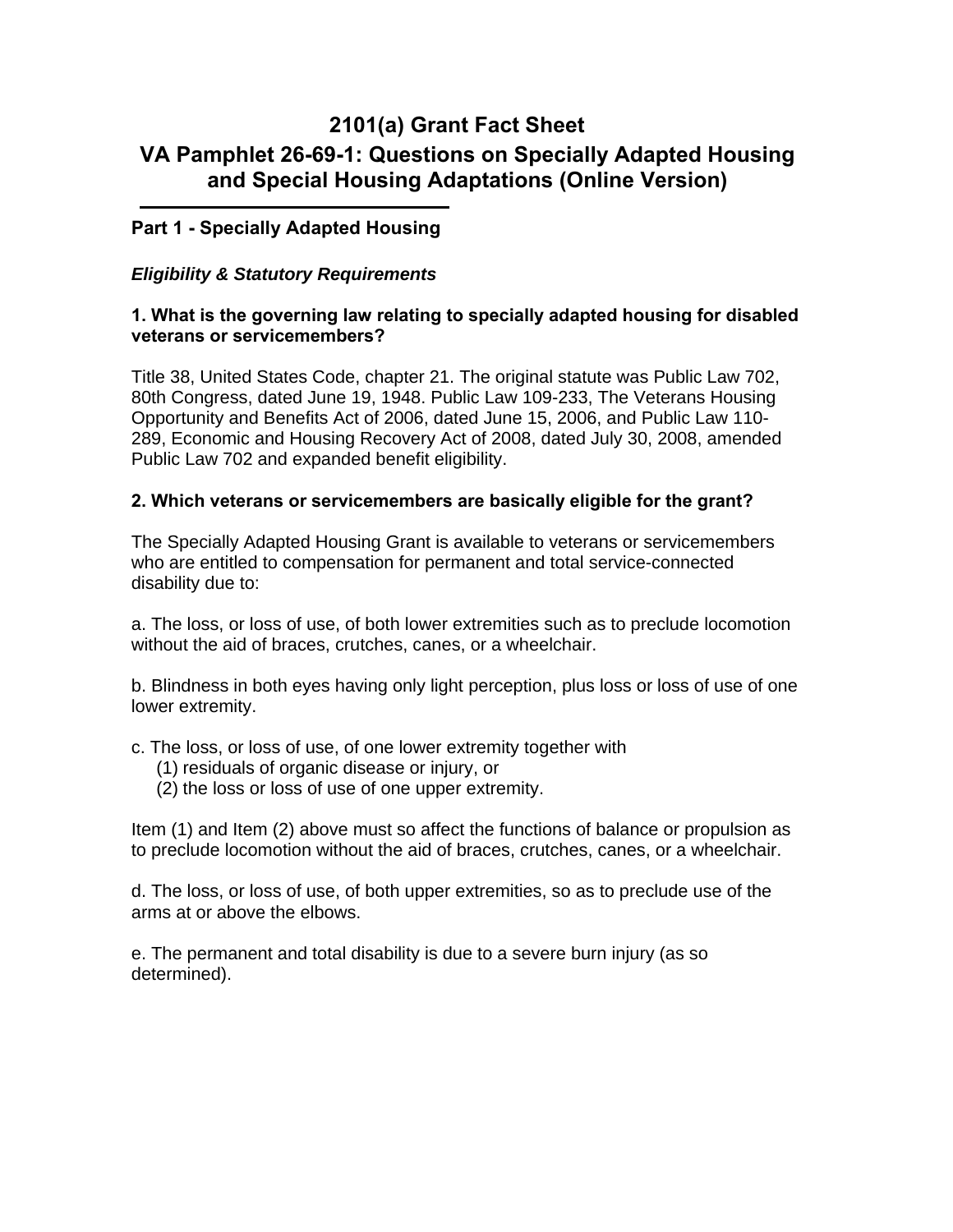## **3. Who determines the veteran's or servicemember's basic eligibility for the grant?**

The current or most recent VA Rating Decision issued by the Veterans Service Center of jurisdiction establishes the veteran's or servicemember's basic eligibility for a Specially Adapted Housing Grant. The VA Rating Decision is subject to review and revision.

# **4. Are there any other statutory requirements for eligibility?**

Yes:

a. It must be medically feasible for the veteran or servicemember to reside in the house.

b. The house must be adapted to be suitable to the veteran's or servicemember's needs for living purposes.

c. It must be financially feasible for the veteran or servicemember to acquire the house, with the assistance provided by the grant.

# *Specially Adapted Housing Benefit*

# **5. Is there a time limitation or deadline for applying for a Specially Adapted Housing Grant?**

No, there is no time limit on the use of the grant.

## **6. How much specially adapted housing assistance can a veteran or servicemember receive?**

An eligible veteran or servicemember may receive a VA grant of not more than 50 percent of the cost of a specially adapted house, up to the aggregate maximum amount allowable by law. The current maximum grant amount allowable at the time of this publication is \$63,780. This amount will be adjusted annually based on a costof-construction index. The first adjustment occurred October 1, 2009, and future adjustments will take place each October 1 thereafter. Any future adjustments will increase the grant amounts or leave them unchanged.

## **7. How many times may a veteran or servicemember receive specially adapted housing assistance?**

Public Law 109-233 authorized up to three usages of grant benefits. Public Law 110- 289 provided for annual increases in the maximum grant amount, to keep pace with the residential cost-of-construction index. When the maximum grant amounts are increased, veterans or servicemembers who have not used the assistance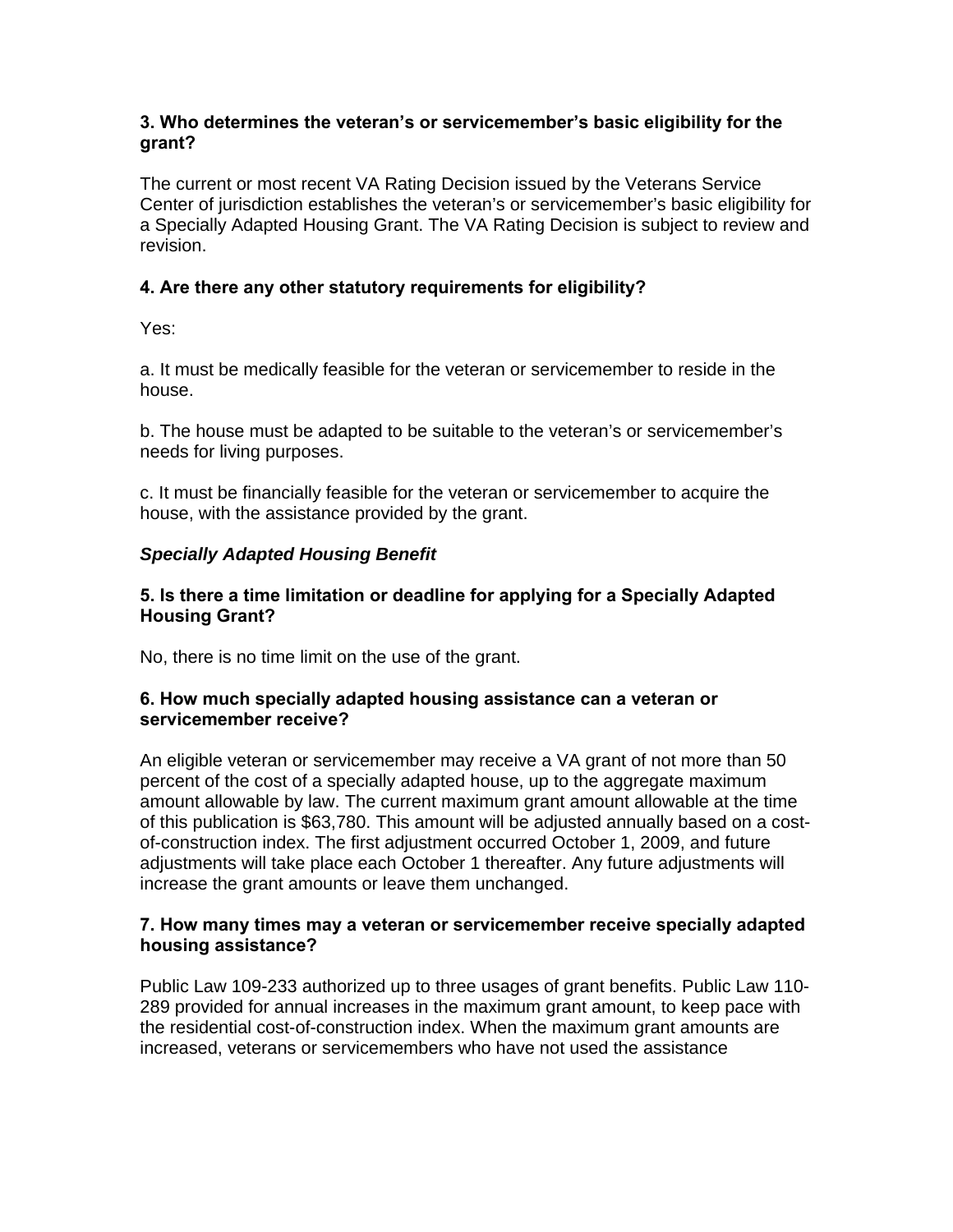available to them up to the allowable three times may be entitled to a grant equal to the increase in the maximum grant amount at that time.

# **8. Where may the grant be used?**

Any real property purchased, constructed, or adapted with the proceeds of a specially adapted housing grant must be located:

a. within the United States, which, for purposes of 38 U.S.C. chapter 21, includes the several States, Territories, and possessions, including the District of Columbia, and the Commonwealths of Puerto Rico and the Northern Mariana Islands; or,

b. outside the United States, in a country or political subdivision which allows individuals to have or acquire a beneficial property interest, and in which the Secretary, in his or her discretion, has determined that it is reasonably practicable for the Secretary to provide assistance in acquiring specially adapted housing.

# **9. How may the grant be used?**

a. An eligible veteran or servicemember has the option to use up to the full amount of the grant under any one of the following plans:

Plan (1). The veteran or servicemember may elect to construct a home on land to be acquired for that purpose.

Plan (2). The veteran or servicemember may build a home on land already owned if it is suitable for specially adapted housing.

Plan (3). The veteran or servicemember may remodel an existing home if it can be made suitable for specially adapted housing.

Plan (4). When the veteran or servicemember has already acquired a specially adapted home (without the assistance of a VA grant), the grant may be applied against the unpaid principal mortgage balance of the home.

b. A temporary grant (TRA) may be available to veterans and servicemembers who are/will be temporarily residing in a home owned by a family member. This assistance, up to \$14,000, may be used to adapt the family member's home to meet the veteran or servicemembers special needs at that time. However, this amount is not subject to annual adjustments based on the cost-of-construction index, nor are they subject to the suitability and financial requirements noted in questions 4(b) and (c). The TRA grant program is a pilot program and is scheduled to end on December 31, 2011.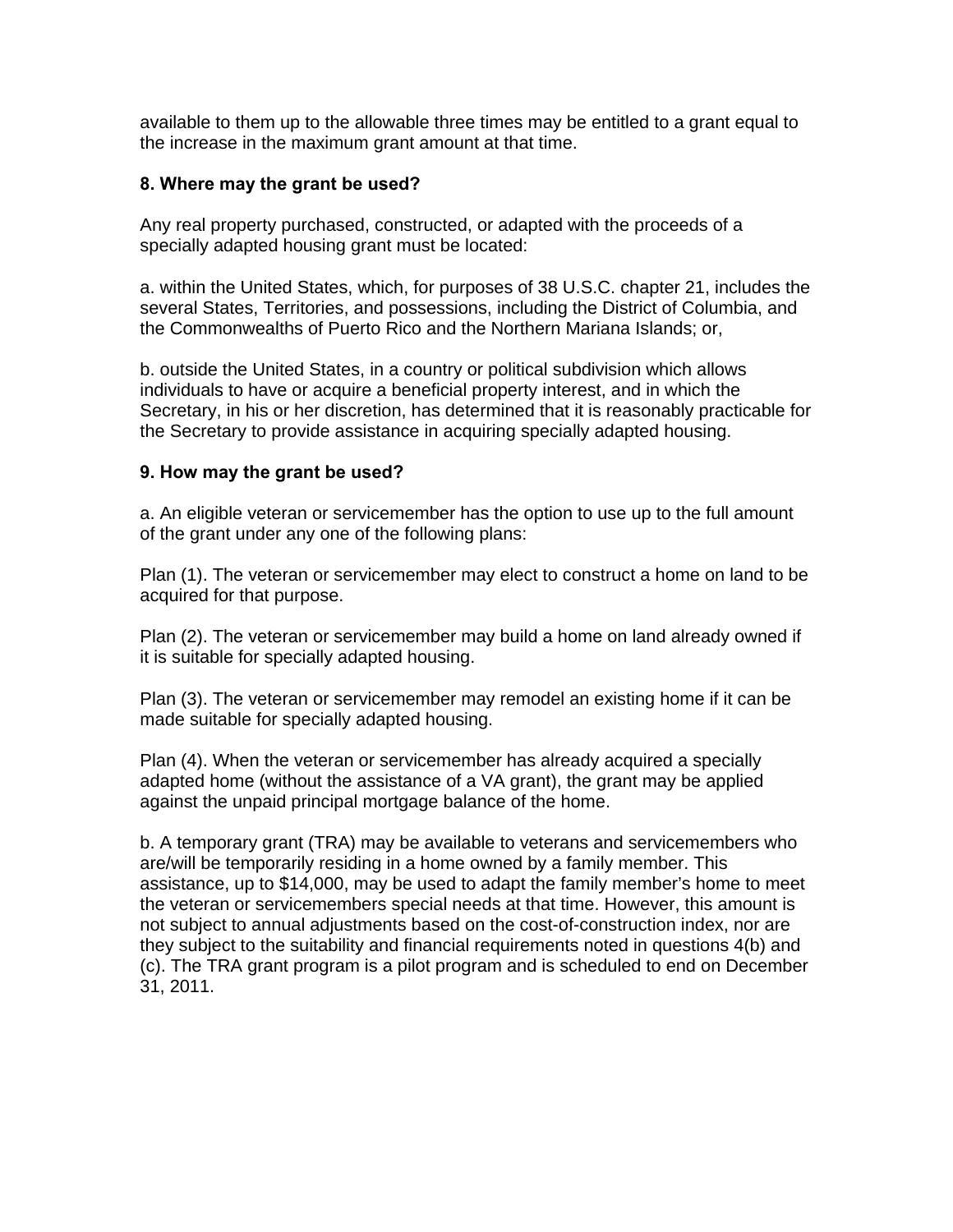#### **10. Under Plan (4) above, question No. 9, if a veteran or servicemember already has a specially adapted home that is owned free and clear, how much of the grant, if any, would the veteran or servicemember be entitled to receive?**

It depends on the needs of the veteran or servicemember. Additional adaptations may be installed, if they are determined to be necessary. Should the veteran or servicemember decide to buy or build another specially adapted home, the total benefit, or portions of the maximum grant allowable not yet used, could be applied toward installation of adaptations on that house.

#### **11. If the maximum grant amount is not used for a specially adapted home, may a second grant be obtained for another home or for further adaptive modifications on the veteran's or servicemember's present home?**

Yes. Under 38 U.S.C. Chapter 21, the grant, up to the maximum amount, can be used up to three times. For the purpose of the following examples, the current maximum allowable grant amount of \$63,780 is used:

**Example (1)**. If the total cost for the construction and land were \$80,000, the maximum grant would be 50 percent of the \$80,000, or \$40,000. The veteran or servicemember would then be able to claim a further grant of \$23,780 at a later date for the repair or replacement of current adaptations, for the installation of additional adaptations, or for the purchase, construction, or adaptation of another home (as long as he or she has not already received the grant a total of three times).

**Example (2)**. If the veteran or servicemember had \$50,000 of prior grant usage at the time of an increase in the maximum grant amount to \$63,780, the \$13,780 difference may be used to assist in acquiring another adapted home or installing additional adaptations in the same home (as long as he or she has not already received the grant a total of three times).

## **12. Is a veteran or servicemember who obtains a specially adapted home entitled to exemption from State real estate taxes?**

 information. This depends on State and local tax laws. There are many States that do provide such relief from taxes, either in whole or in part. The Specially Adapted Housing Agent will be able to provide a veteran or servicemember with more detailed

## **13. What adaptations are typically considered necessary for specially adapted housing?**

 entry and exit are required, one of which shall be located so as not to expose the a. Unless there are no-step entries or slopes having less than an 8 percent grade (1:12), at least two [ramps \(](http://homeloans.va.gov/sahphotos.htm)a vertical platform or similar type lift may be used in lieu of one ramp, but the lift must have a battery or generator backup system) suitable for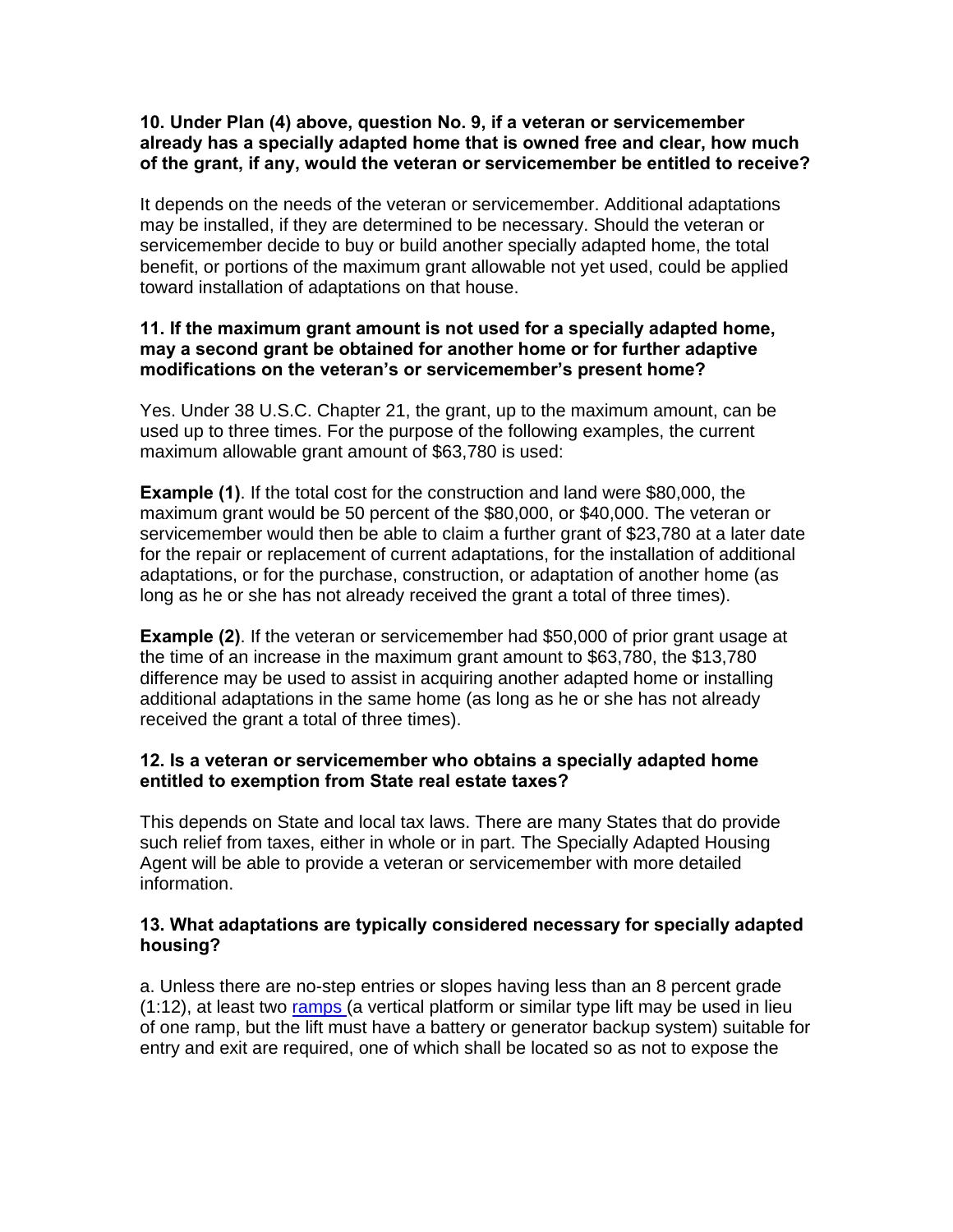veteran or servicemember to a potential fire hazard, such as placement necessitating passage through a kitchen, garage or utility room containing heating equipment. Ramps or lifts must be permanently installed, treated to prevent slipping when wet, and the slope not to exceed 8 percent. The minimum width acceptable is 3 feet 6 inches (4 feet for new ramps), and railings must be provided if the height and length of the ramp indicate any potential for a hazard. Ramp and lift platforms must be a minimum of 5 feet by 5 feet in size to allow for turning the wheelchair and be equipped with protective railings if the height of the platform presents a potential hazard. There will be no difference in elevation between the interior floor level and exterior platforms. Ramp platforms must be provided every 30 feet of the ramp or walkway and at every 90-degree turn.

b. In all new construction, [doorways](http://homeloans.va.gov/sahphotos.htm) must be at least 36 inches wide. Doorways in existing homes must be at least 32 inches wide.

c. Halls must be a minimum of 48 inches wide in all new construction. Hallways in existing homes must be at least 42 inches wide.

d. A [garage or carport](http://homeloans.va.gov/sahphotos.htm) should be of sufficient width and height to allow unrestricted wheelchair maneuverability alongside a car and ease of entry and exit with all accessible vans.

e. Passageways between the home proper and the garage or carport should be sheltered to prevent exposure of the veteran or servicemember to direct sunlight or inclement weather.

f. At least one [bathroom,](http://homeloans.va.gov/sahphotos.htm) convenient to the veteran's or servicemember's bedroom, must contain very generous floor areas providing free wheelchair maneuverability (with at least a 5 foot turning radius), with placement of all fixtures in a manner permitting the veteran or servicemember unimpeded 4 foot access to each fixture. [Bathroom](http://homeloans.va.gov/sahphotos.htm) flooring material must be non-slip under both wet and dry conditions. Washbasins of the hung type, rather than pedestal, should be affixed at a height enabling the wheelchair to maneuver below the fixture to allow close approach for washing and shaving convenience. Washbasin drainpipes must be installed to minimize the possibility of abrasions. A mirror, at a suitable level for use from the wheelchair, must be provided and may be achieved by a lower medicine cabinet to which the veteran or servicemember is to have access. **Faucets** for the tub and shower also must be accessible from the wheelchair for water temperature control before, as well as during, immersion. Adequate thermostatic or pressure-balance controls must be installed to avoid sudden change in the water temperature. Adequate grab bars, capable of bearing the veteran's or servicemember's weight and conveniently placed, must be installed for the tub and shower. Stall showers must be large enough (5'x 5') to allow for a built-in bench, if desired. There must be no curb between the stall and [bathroom](http://homeloans.va.gov/sahphotos.htm) (floor drain can be placed in a back corner of the stall), and the shower stall opening should be the same width as other [doorways. T](http://homeloans.va.gov/sahphotos.htm)he toilet fixture or seat should be raised, if necessary, for the veteran's or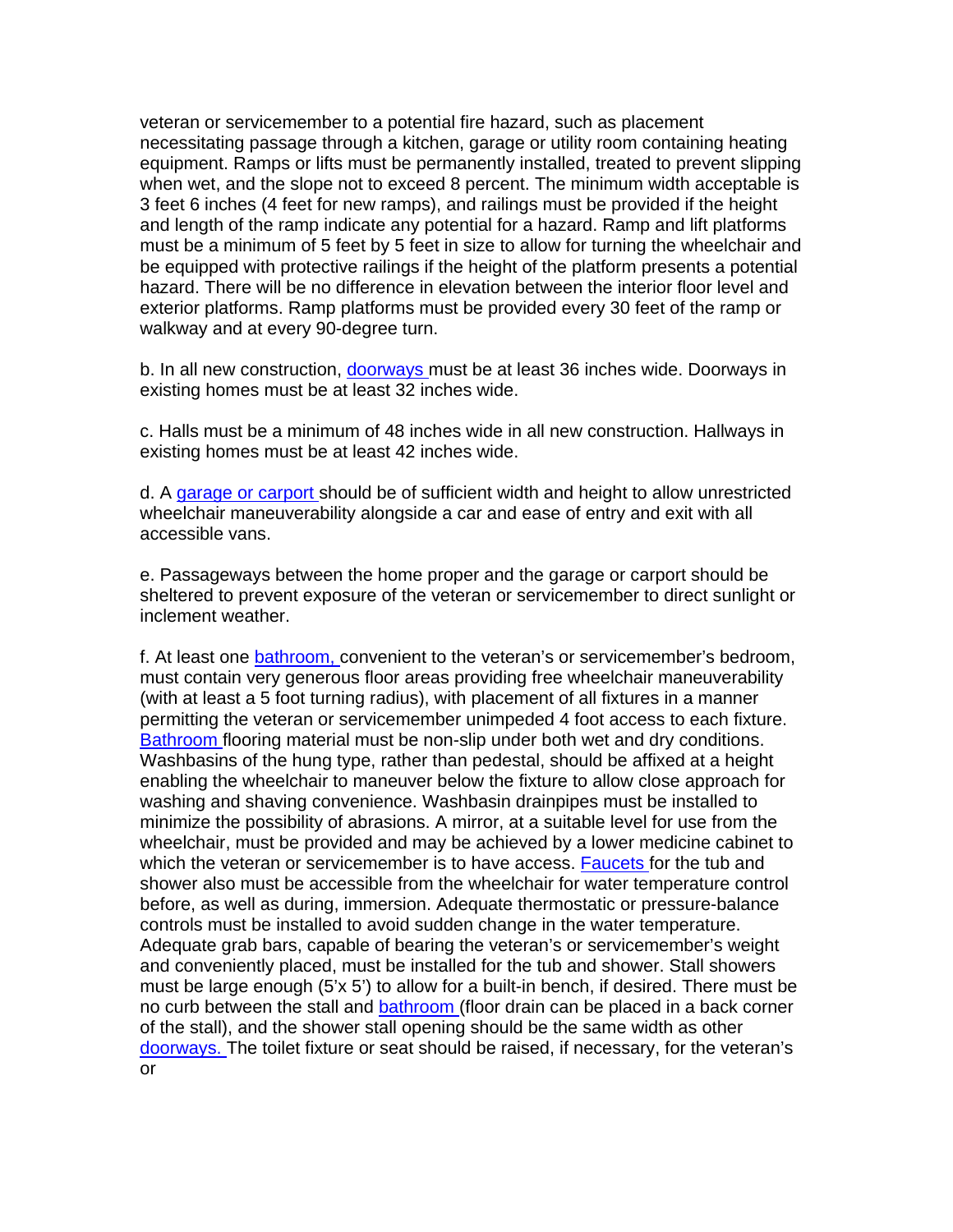servicemember's convenience; armrest, installed in a manner to support the veteran's or servicemember's weight in transferring must be included, and provisions should be made for a suitable back support. Installation of a bidet may be appropriate for certain hand/arm injuries.

g. All hot water pipes, steam pipes, room radiators, or similar items, which may constitute a hazard insofar as burns, abrasions, etc., are concerned, must be concealed or properly covered.

h. Wall switches and electrical outlets should be within reach from the wheelchair, minimum 18 inches and maximum 48 inches, from the floor. Fuse boxes, thermostats, and other utility and appliance controls must be within reach from a wheelchair. Windows should be operable from a wheelchair. Automatically operated entry and garage doors are a great convenience, direct control activated by key or button. Whole house vacuum systems may be appropriate for certain severe burn injuries.

i. [Carpeting i](http://homeloans.va.gov/sahphotos.htm)nstalled in specially adapted housing must be of a low pile, closely woven type. Hardwood floors may be appropriate for certain severe burn injuries.

j. At least one automatic smoke detector/fire detection system and/or carbon monoxide detector shall be installed in the unit.

k. Other adaptations with the approval of VA.

**NOTE:** Veterans or servicemembers who are fitted with lower extremity prostheses, who have loss or loss the use of both arms at or above the elbow, or have severe burn injuries alleviating wheelchair use, may not need some of the above listed requirements but may require other specific types of adaptations. This pamphlet does not go into detail regarding unusual or complex problems, which conceivably can arise. For more information, contact [your local VA Specially Adapted Housing](http://www.homeloans.va.gov/sahagent.htm)  [Agent](http://www.homeloans.va.gov/sahagent.htm). Additional information may be also obtained from [your VA Regional Loan](http://homeloans.va.gov/rlcweb.htm) [Center.](http://homeloans.va.gov/rlcweb.htm)

#### **14. What are some other design factors to be considered?**

- a. [Level b](http://www.homeloans.va.gov/sahphotos.htm)uilding site.
- b. Ample concrete walks.
- c. Relatively maintenance free.
- d. [Sliding i](http://www.homeloans.va.gov/sahphotos.htm)nterior doors, easily operable from wheelchair.
- e. Zone controlled HVAC system and generator backup.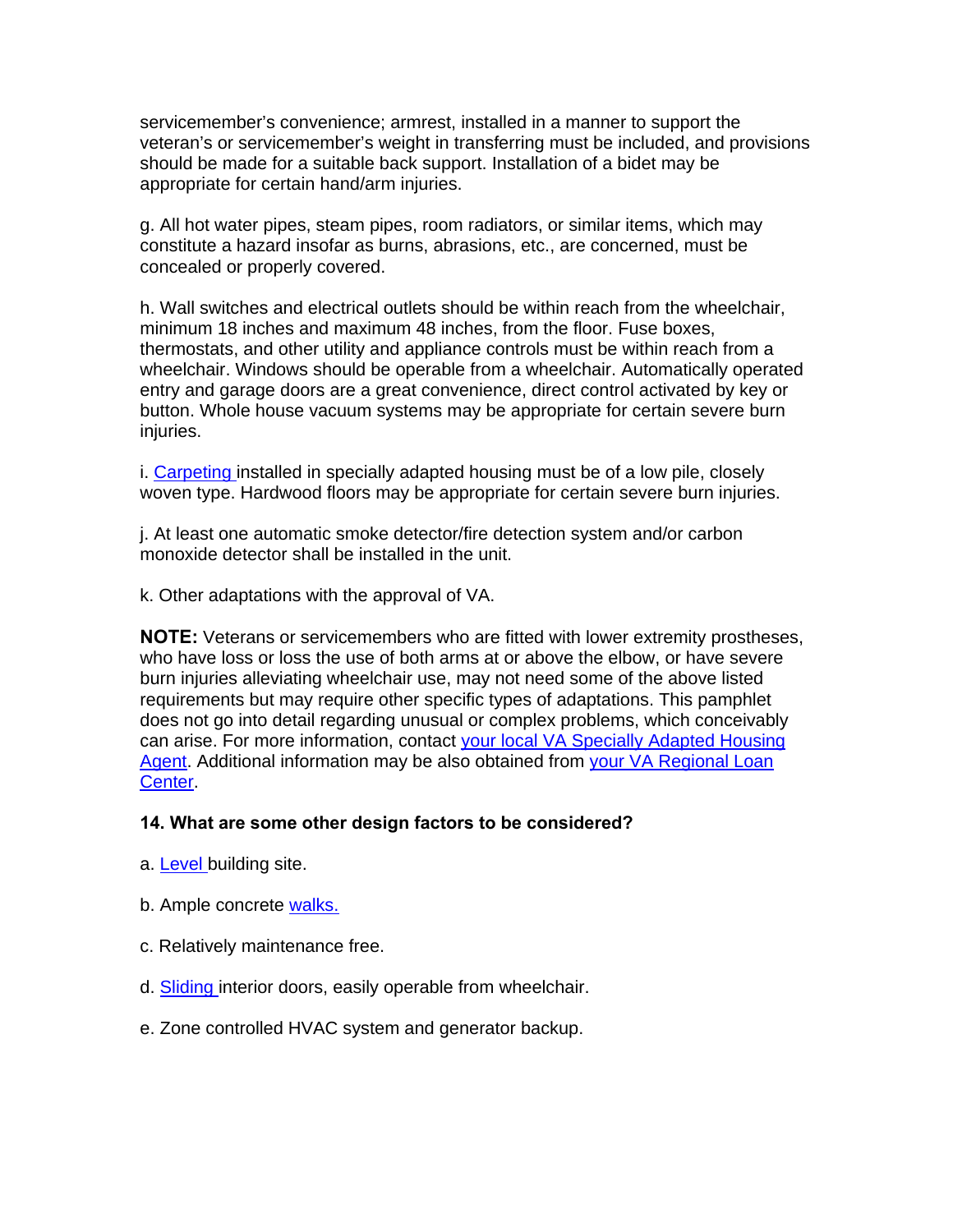f. Special adaptation of the kitchen area for the veteran's or servicemember's use, if desired.

g. Other design factors with the approval of VA.

# *How To Apply For Benefits*

## **15. Where does a veteran or servicemember go to find out if he/she is eligible for a Specially Adapted Housing Grant?**

Any VA office, but preferably the [VA office](http://www.vba.va.gov/ro_list.htm) where the veteran's or servicemember's claim records are located. You may call the toll free number for VA at 1-800-827- 1000.

# **16. How is the veteran or servicemember advised that he/she is eligible for a Specially Adapted Housing Grant?**

A notice of eligibility (rating decision) for specially adapted housing will be sent to the veteran or servicemember. A VA Specially Adapted Housing Agent will visit the veteran or servicemember and counsel him/her in every way possible in using the [grant. The veteran or servicemember will also be furnished a supplemental](http://www.vba.va.gov/pubs/forms/vba-26-4555c-are.pdf) application form (VA Form 26-4555c, Veteran's Supplemental Application for Assistance in Acquiring Specially Adapted Housing) to be filled out when he/she is ready to obtain the grant. When the veteran's or servicemember's request for the grant is approved, he/she will receive a commitment letter from VA setting forth the terms and conditions under which the funds will be made available. Any contract executed by the veteran or servicemember must include the condition that it is subject to VA approval and his/her obtaining the grant.

**NOTE:** Veterans and servicemembers may not be entitled to reimbursement of certain costs incurred prior to receipt of a disability rating and/or in anticipation of receipt of a grant approval. Please contact VA prior to incurring such costs.

## **17. Will VA help an eligible veteran or servicemember to pick out a lot, obtain the services of an architect, obtain bids for construction, and arrange necessary financing?**

Yes. Specially Adapted Housing Agents are specialists in this field and will provide assistance to the veteran or servicemember . However the veteran or servicemember is allowed freedom of choice when it comes to location, financing and contractor.

#### **18. Is design assistance for specially adapted housing available from the Department of Veterans Affairs?**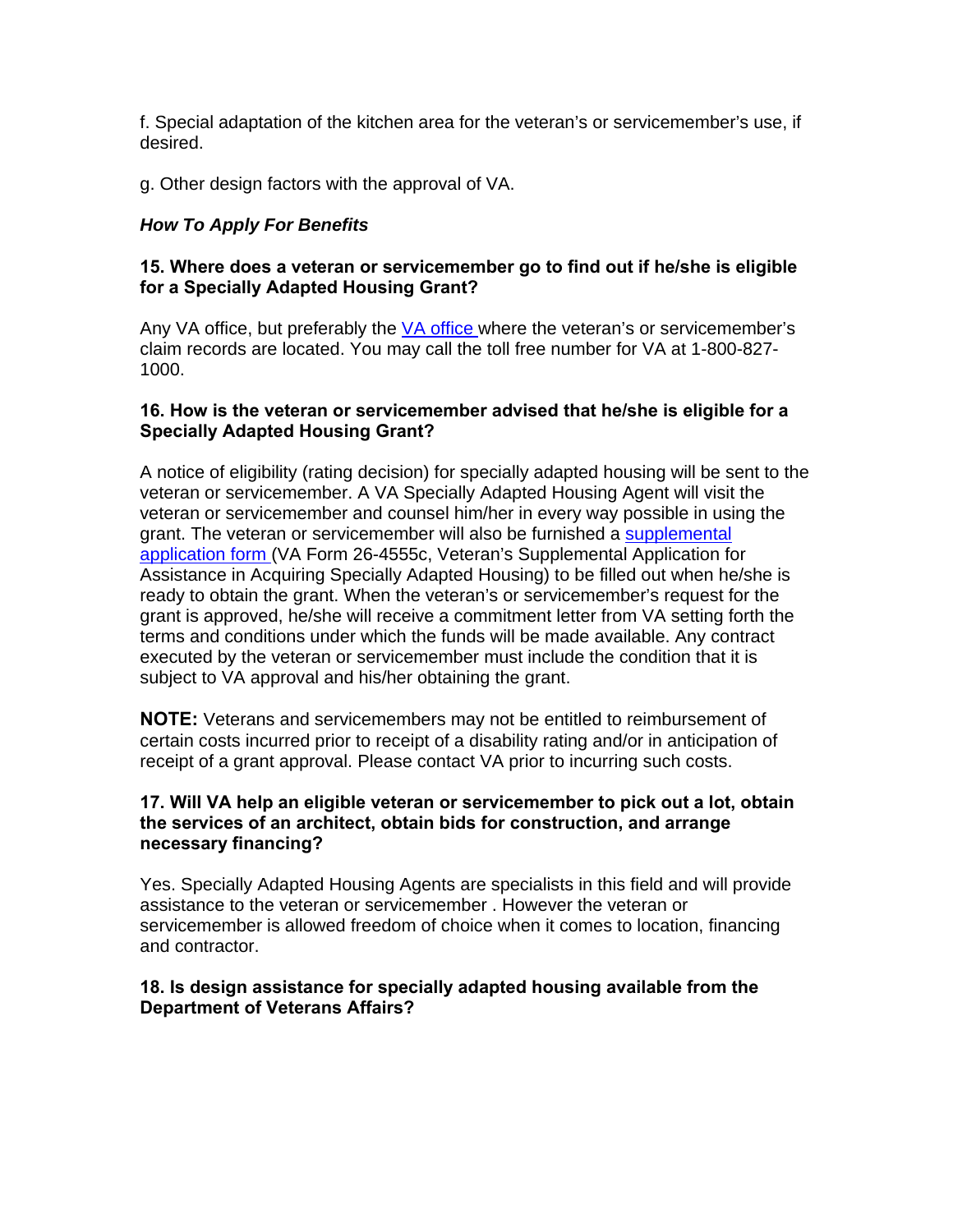VA Pamphlet 26-13, Handbook for Design: Specially Adapted Housing, provides guidelines, recommendations, and illustrations to assist the physically handicapped veteran or servicemember and the architect/designer to construct or remodel a home so that its design fully meets all of the veteran's or servicemember's special needs.

# *Financing the Home*

#### **19. Can a veteran or servicemember apply for a GI home loan from a private lender to cover the difference between the total cost of the house and the grant?**

Yes, if he/she is a veteran or servicemember of World War II or later who has GI housing [entitlement a](http://homeloans.va.gov/veteran.htm)nd can qualify for a GI home loan.

#### **20. If private financing is not available, can VA make the veteran a direct loan to cover the difference between the total cost of the house and the grant?**

 standpoint. The maximum direct loan is currently \$33,000. Yes, provided the veteran has GI home loan entitlement and qualifies from a credit

#### *Other Similar Benefits*

# **21. Is life insurance available, which would pay off the mortgage on a specially adapted house in case the veteran dies before repaying the loan?**

Yes. Most veterans and servicemembers who receive a Specially Adapted Housing Grant are eligible for *Veterans Mortgage Life Insurance (VMLI)* covering the unpaid principal, not to exceed \$90,000, on the mortgage loan. VA representatives will explain this program and assist eligible veterans in applying for this protection using VA Form 29-8636 (Veterans Mortgage Life Insurance Statement). However, VMLI can only be issued to veterans age 69 and younger. Once issued, VMLI will remain in effect, regardless of age, if there is mortgage indebtedness. Questions concerning VMLI should be directed to the Insurance Center located in Philadelphia at 1-800- 669-8477.

## **22. Are there other benefits similar to specially adapted housing to which a disabled veteran may be entitled?**

 health care facility will furnish additional information concerning this benefit upon Yes, an eligible veteran or servicemember may be entitled to the Home Improvement and Structural Alterations (HISA) benefit, which has a current maximum of \$4,100 for a service-connected disability and \$1,200 for a nonserviceconnected disability. The Prosthetics and Sensory Aids Service at the nearest VA